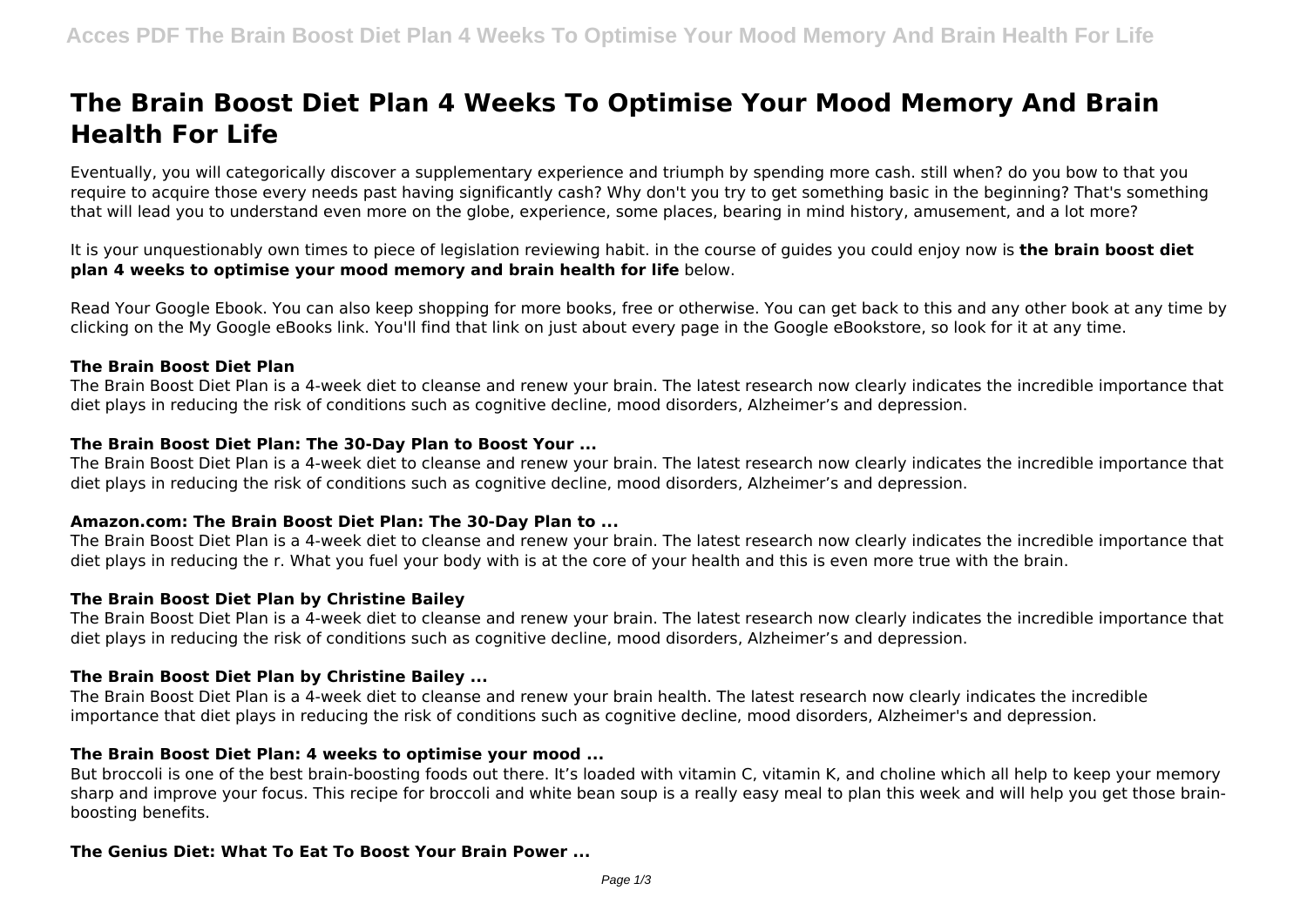The Brain Boost Diet Plan is a 4-week diet to cleanse and renew your brain and brain function. With a focus on beneficial fats and nutrient-dense everyday foods, the plan is made up of 100 delicious, easy recipes that are low in sugar, gluten-free and packed with nutrients designed to optimise brain health and function.

## **The Brain Boost Diet Plan: 4 weeks to optimise your mood ...**

The MIND Diet revolves around the incorporation of 10 evidence-based brain-protective foods and the reduction of 5 brain-harming foods. The MIND Diet incorporates many of the nutrient-rich plant-based foods that are recommended in both the Mediterranean and DASH Diet, such as whole grains, vegetables, and nuts.

#### **The MIND Diet Review: 3-Day Meal Plan for the MIND Diet**

11 Best Foods to Boost Your Brain and Memory. 1. Fatty Fish. When people talk about brain foods, fatty fish is often at the top of the list. This type of fish includes salmon, trout and ... 2. Coffee. 3. Blueberries. 4. Turmeric. 5. Broccoli.

#### **11 Best Foods to Boost Your Brain and Memory**

Oily fish contains omega-3 that can help boost brain health. Oily fish are a good source of omega-3 fatty acids. Omega-3s help build membranes around each cell in the body, including the brain...

#### **12 best brain foods: Memory, concentration, and brain health**

Because the MIND Diet, based on two popular diets, a Mediterranean diet + the DASH diet, has been shown to boost brain health and cognitive function, as well as reduce the risk of Alzheimer's by up to 53%! Easy Apricot Energy Bites

# **The MIND Diet Meal Plan is a Delicious Way to Boost Your ...**

Avocados also lower blood pressure, says Pratt, and as hypertension is a risk factor for the decline in cognitive abilities, a lower blood pressure should promote brain health. Avocados are high in...

#### **Best Brain Foods for Brain Function, Health, and Memory**

And when it comes to feeding your brain, foods high in antioxidants, omega-3s, vitamin E and monosaturated fats will help improve your memory, decrease your blood pressure and sharpen your mentality. Breakfast: Wake Up Your Day with Oatmeal Breakfast is considered the most important meal of the day, and for good reason.

# **Power Up: One-Day Brain Boosting Meal Plan | BestMedicine ...**

Brain-healthy eating encourages consuming meat sparingly (red meat makes an appearance fewer than four times a week in the ideal MIND diet). Beans, lentils and soybeans, which pack protein and fiber, make a worthy substitute. They'll keep you full and are rich in B vitamins, which are important for brain health.

#### **Improve brain health with the MIND diet - Mayo Clinic**

The MIND diet recommends frequent servings of green leafy vegetables. Kale, spinach, broccoli, collards and other greens are packed with vitamins A and C and other nutrients. At least two servings...

#### **The MIND diet: 10 foods that fight Alzheimer's (and 5 to ...**